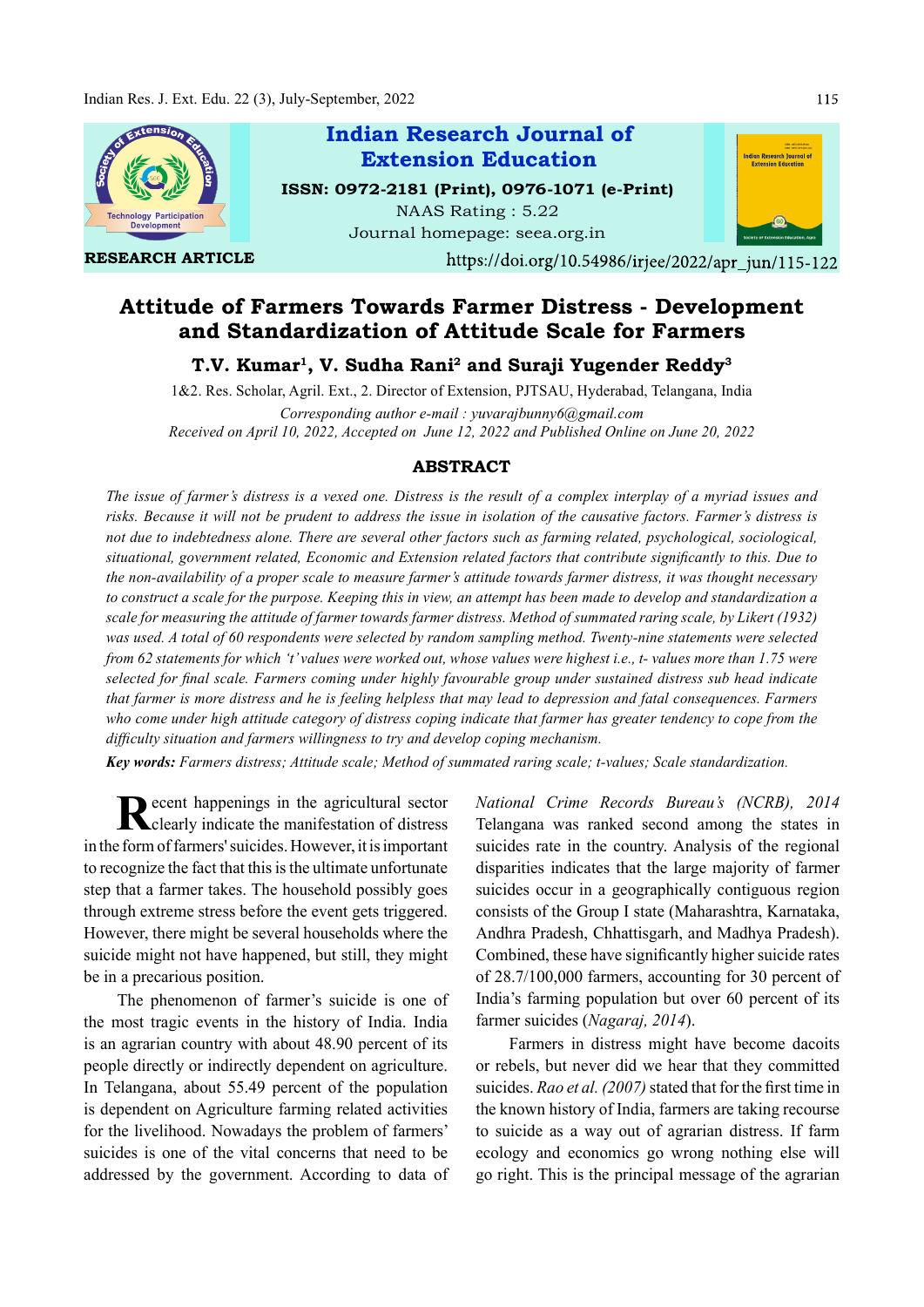crisis. The high dependence on external inputs, the high cost of inputs on one hand and diminishing returns due to crop loss and low prices on the other have caused havoc in the peasant economy.

Distress in the farm sector is increasing at an alarming rate. Sainath reported that Vidarbha gained little from the 2008 Farm Loan Waiver which addressed only bank debt. The waiver excluded those farmers holding more than five acres, and made no distinction between dry and irrigated holdings. Ground experience shows that price, policy, politics and marketing are aff ecting farmer's livelihood directly or indirectly. Farmers expressed their views as "everything is going up except their income".

There were surveys and studies on consequences and causative external factors, an effort to study the psychological/mental status of farmers is essential. For this it is necessary to know the attitude of farmers towards distress. With this backdrop an attempt is made to develop and standardize a scale to measure the attitude of famers towards farmer distress. This scale would facilitate the future extension research to focus on blending extension strategies and counseling for farmer's wellbeing.

# METHODOLOGY

To measure the attitude of farmers towards farmers distress a scale has been developed using the following procedure. Method of summated rating scale, by Likert (1932) was used to construct the attitude scale of farmers towards farmer distress.

The steps used in construction of attitude scale are as follows:

Sampling procedure : A total of 120 respondents were selected by random sampling method. Respondents were resident farmers of Mahbubnagar district. We have selected four villages; from each village 30 farmers were selected randomly. Reason for selecting this sampling area is that according to the secondary data majority of farmer suicides and farmer's distress is noticed in this district.

Collection and editing of items: A set of 102 statements representing the attitude of farmers towards farmer distress were collected initially from various sources viz., literature and interaction with experts and then edited on the basis of criteria suggested by Edwards (1957). All the statements were collected and framed considering various causative factors namely Farming related, Psychological, Sociological, situational,

Government related. Further broadly all the statements were grouped under two sub heads one is attitude of farmers towards Sustained Distress (SD) and attitude of farmers towards Distress Coping (DC). Finally, sixtytwo statements were selected after the editing. Set of edited statements are presented in table number 1. The statements representing the attitude of farmers towards farmer distress were administered to 60 respondents. The respondents were asked to indicate their degree of agreement or disagreement with each statement on five-point continuum ranging from "strongly agree" to "strongly disagree". The scoring pattern adopted was 5 weight to strongly agreed (SA) response, 4 to agreed (A) response, 3 to undecided (UD) response, 2 to disagreed (D)response and 1 to strongly disagreed (SD) response, if it was a favourable attitude statement and for unfavourable attitude statement the scoring pattern was reversed viz. Strongly agree response with 1 weight, agree with 2, undecided with 3, disagree with 4 and strongly disagree with 5 weights in that order.

Their response was recorded and the summated score for the total statements was obtained. For each individual the maximum possible score on 62 statements is 310 and the minimum possible score is 62. The scores of the respondents were arranged in descending order. 25 percent of the highest and 25 per cent of the lowest scorers were taken for the item analysis, meaning 15 respondents from the high group and 15 from the low group. These responses were subjected to item analysis for selection of the items that constitute the final attitude scale.

The critical ratio, i.e., t-value which is a measure of the extent to which a given statement differentiates between the high and low groups of respondents for each statement, was calculated by using the formula suggested by Edwards (1957).

$$
t = \frac{\overline{X}_{H} - \overline{X}_{L}}{\sqrt{\frac{S^{2}H}{nH} + \frac{S^{2}L}{nL}}}
$$

Where,

 $X_H$  = the mean score on a given statement for the high group.

 $X_L$  = the mean score on a given statement for the low group.  $S<sup>2</sup><sub>H</sub>$  = the variance of the distribution of the responses of the high group to the statement  $S^2L$  = the variance of the distribution of the responses of the low group to the statement

 $n_{H}$  the number of respondents in the high group.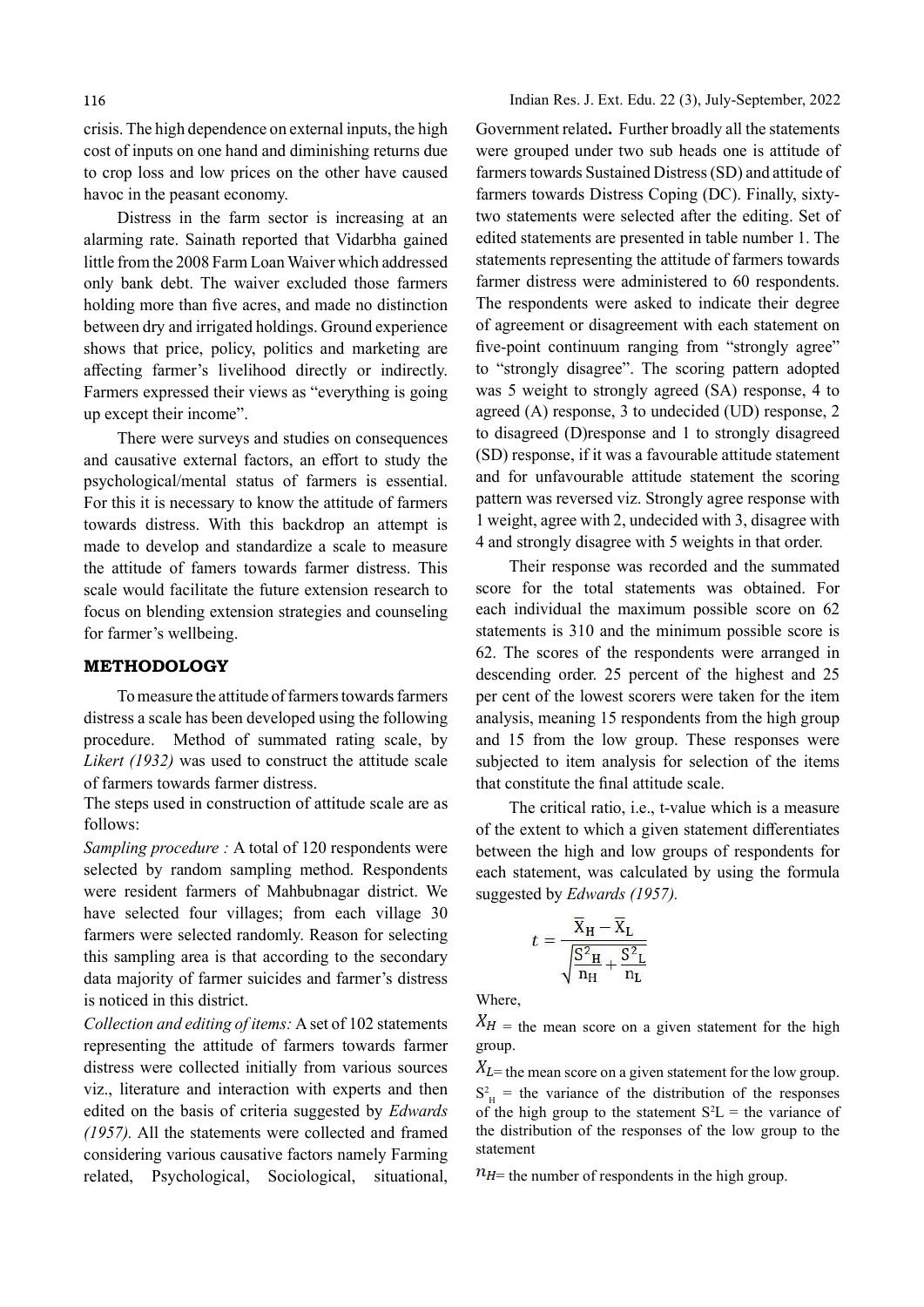Indian Res. J. Ext. Edu. 22 (3), July-September, 2022

# $n_{L}$  = the number of respondents in the low group.

As  $n_H$  was equal to  $n_L$  (15 each) the modified formula for calculating the t- values of the statements was used. The formula was:

$$
t = \frac{X_{H} - X_{L}}{\sqrt{\frac{\sum (X_{H} - \overline{X}_{H})^{2} - \sum (X_{L} - \overline{X}_{L})^{2}}{n(n-1)}}}
$$
  
(X<sub>H</sub> - Edwards) = X<sub>H</sub><sup>2</sup> -  $\frac{(X_{H})^{2}}{n}$   
(X<sub>L</sub> - \overline{X}\_{L}) = X<sub>L</sub><sup>2</sup> -  $\frac{(X_{L})^{2}}{n}$ 

After calculating the t- values for all the statements of the attitude scale, the values of the statements were arranged in descending order from the highest to the lowest and 29 statements were selected from attitude scale whose values were highest i.e., t- values more than 1.75, for both positive and negative statements. Final set of 29 statements is presented in table no 2 under various factors and sustained distress and distress coping. For example, here we calculated "t" value for statement 1.

| High group: frequencies of responses for statement<br>no1(SA-12, A-3, UD-0, D-0, SD-0) |    |                |         |                  |  |  |  |  |  |  |
|----------------------------------------------------------------------------------------|----|----------------|---------|------------------|--|--|--|--|--|--|
| X                                                                                      |    | $\mathbf{x}^2$ | $f_{X}$ | $fx^2$           |  |  |  |  |  |  |
| 4                                                                                      | 12 | 16             | 48      | $12\times16=192$ |  |  |  |  |  |  |
| 3                                                                                      |    |                | 9       | 27               |  |  |  |  |  |  |
| $\overline{2}$                                                                         |    |                |         |                  |  |  |  |  |  |  |
| $\mathbf{1}$                                                                           |    |                |         |                  |  |  |  |  |  |  |
| $\theta$                                                                               |    |                |         |                  |  |  |  |  |  |  |
| Total                                                                                  | 15 | 79             |         | 219              |  |  |  |  |  |  |

$$
\overline{X}_{H} = \frac{57}{15} = 3.80
$$

$$
\Sigma(\overline{X}_{H})^{2} = 219 - \frac{(57)^{2}}{15} = 2.40
$$

| Low group: (SA-4, A-6, UD-4, D-1, SD-0) |              |                |                   |        |  |  |  |  |  |
|-----------------------------------------|--------------|----------------|-------------------|--------|--|--|--|--|--|
| X                                       |              | $\mathbf{x}^2$ | fx                | $fx^2$ |  |  |  |  |  |
| $\overline{4}$                          |              | 16             | 16                | 64     |  |  |  |  |  |
| 3                                       | 6            | 9              | 18                | 54     |  |  |  |  |  |
| $\overline{2}$                          |              |                | 8                 | 16     |  |  |  |  |  |
| $\mathbf{1}$                            |              |                |                   |        |  |  |  |  |  |
| $\theta$                                | $\mathbf{0}$ |                | $\mathbf{\Omega}$ |        |  |  |  |  |  |
| Total                                   | 15           | 30             | 43                | 135    |  |  |  |  |  |

$$
\overline{X}_{L} = \frac{43}{15} = 2.86
$$

$$
\Sigma(\overline{X}_{L})^{2} = 135 - \frac{(43)^{2}}{15} = 11.80
$$

$$
t = \frac{\overline{X}_{H} - \overline{X}_{L}}{\sqrt{\frac{\sum (X_{H} - \overline{X}_{H})^{2} - \sum (X_{L} - \overline{X}_{L})^{2}}{n(n-1)}}}
$$

$$
t = \frac{3.80 - 2.86}{\sqrt{\frac{2.24 - 11.80}{15(15 - 1)}}} = 3.91
$$

This statement is included in the final scale as it has "t" value (3.91) greater than 1.75

Reliability of attitude scale: According to Kerlinger (1943) "Reliability is the accuracy or precision of measuring instrument". To know the reliability of the Test-retest method was used.

Test and retest method: The set of 29 statements which represent the attitude of respondents towards farmer's distress was arranged with the five-point response continuum and was administered to fresh group of 50 respondents in different villages of Mahabubnagar district. After a period of 15 days the scale was again administered to the same respondents and thus a set of score was obtained. The correlation coefficient for both the sets were worked out which was 0.86respectively indicating that the attitude scale was highly suitable for administration. As the scale was stable and dependable in its measurement Validity of attitude scale.

#### Validity of the scale:

Content validity: The validity of the test dependents upon the fidelity with which it measures what is expected to measure. This method was used in the present scale to determine the "content validity" of the scale. As the scale value differences for almost all statements included had a very high discriminating value, it seemed reasonable to accept the scale as a valid measure of the attitude.

Administration of the scale: The scale thus met the reliability and validity test satisfactorily indicated its ability as an instrument for measuring attitude of farmers towards farmer's distress. After administering the scale to the respondent farmers attitude score is obtained. Based on the minimum and maximum scores obtained farmers can be grouped or categorized into different categories.

Farmers coming under highly favourable group under sustained distress sub head indicate that farmer is more distress and he is feeling helpless that may lead to depression and fatal consequences. To address this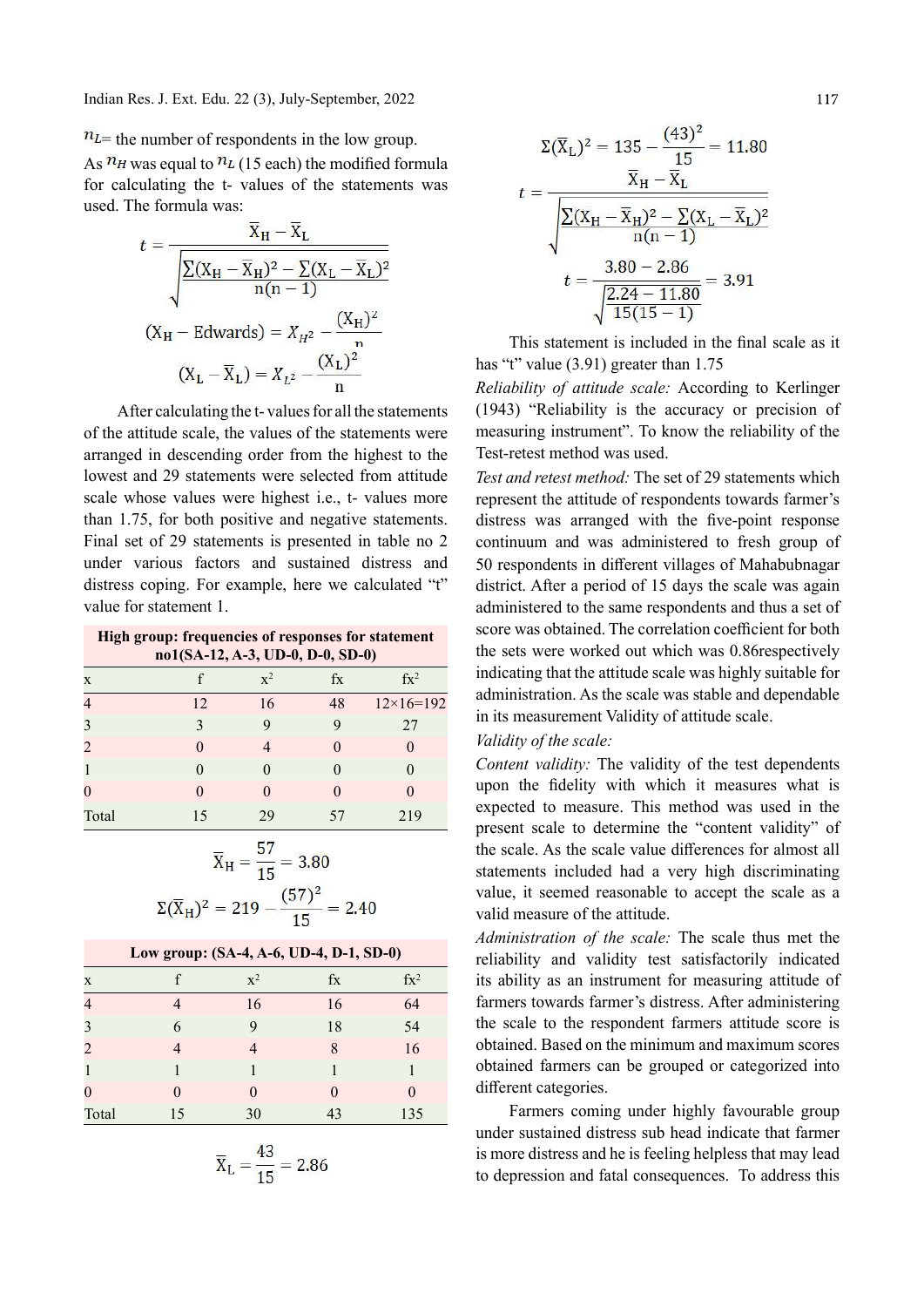| Table 1. Statements with calculated "t" values                                                                                                              |                     |                |                        |                  |                  |                         |                  |                |                          |                          |         |
|-------------------------------------------------------------------------------------------------------------------------------------------------------------|---------------------|----------------|------------------------|------------------|------------------|-------------------------|------------------|----------------|--------------------------|--------------------------|---------|
|                                                                                                                                                             | High group $(n=15)$ |                |                        |                  |                  | Low group $(n=15)$      | $t -$            |                |                          |                          |         |
| <b>Statements</b>                                                                                                                                           |                     |                | SA A UD D SD SA A UD D |                  |                  |                         |                  |                |                          | SD                       | value   |
| Farming related factors:                                                                                                                                    |                     |                |                        |                  |                  |                         |                  |                |                          |                          |         |
| <b>Sustained Distress (SD)</b>                                                                                                                              |                     |                |                        |                  |                  |                         |                  |                |                          |                          |         |
| I feel consecutive failure of bore well digging had leads to farmer $_{12}$<br>distress in my village.                                                      |                     | $\overline{3}$ | $\boldsymbol{0}$       | $\boldsymbol{0}$ | $\boldsymbol{0}$ | $\overline{\mathbf{4}}$ | 6                | 4              | 1                        | $\mathbf{0}$             | $3.91*$ |
| I am really concerned about my family with meager returns from<br>farming.                                                                                  | $\overline{4}$      | 9              | $\mathbf{1}$           | $\mathbf{1}$     | $\boldsymbol{0}$ | 5                       | 6                | $\overline{3}$ | $\mathbf{1}$             | $\mathbf{0}$             | 0.20    |
| Though I don't have farm related problems, I feel I am not happy<br>with other aspects in my life.                                                          | 12                  | $\overline{1}$ | $\mathbf{1}$           | $\mathbf{1}$     | $\boldsymbol{0}$ | 5                       | 5                | 3              | 1                        | 1                        | $2.10*$ |
| Distress Coping (DC)                                                                                                                                        |                     |                |                        |                  |                  |                         |                  |                |                          |                          |         |
| Crop diversification and Integrated farming systems (IFS) would to<br>certain extent help the farmers to come out of distress during crisis 4<br>situation. |                     | 8              | 3                      | $\boldsymbol{0}$ | $\boldsymbol{0}$ | $\overline{2}$          | 8                | 3              | 2                        | $\boldsymbol{0}$         | 1.21    |
| In my view farmers should adopt/ follow coping techniques/<br>mechanism to manage distress when crop fails.                                                 | $\overline{\Delta}$ | 8              | $\overline{3}$         | $\boldsymbol{0}$ | $\boldsymbol{0}$ | 7                       | 7                | $\mathbf{1}$   | $\boldsymbol{0}$         | $\boldsymbol{0}$         | $-1.54$ |
| I feel confident to overcome the distress by season wise meticulous<br>planning.                                                                            | 6                   | 6              | $\overline{2}$         | $\mathbf{1}$     | $\mathbf{0}$     | $\boldsymbol{0}$        | $\tau$           | 6              | 2                        | $\boldsymbol{0}$         | $2.66*$ |
| In my view farming is not gambling of monsoon and market but it<br>can be profitable if followed as recommended by the extensionists/ 10 3<br>scientists.   |                     |                | $\mathbf{1}$           | 1                | $\mathbf{0}$     | $\mathbf{0}$            | -11              | 3              | 1                        | $\mathbf{0}$             | $2.85*$ |
| I feel I cannot do anything to mitigate water crisis/monsoon failure<br>during critical crop growth stages-hence I feel distressed.                         | 5                   | $\overline{7}$ | $\overline{2}$         | $\mathbf{1}$     | $\overline{0}$   | $\mathfrak{Z}$          | $\mathfrak{S}$   | 5              | $\mathbf{1}$             | $\mathbf{1}$             | 1.47    |
| Psychological factors:                                                                                                                                      |                     |                |                        |                  |                  |                         |                  |                |                          |                          |         |
| <b>Sustained Distress (SD)</b>                                                                                                                              |                     |                |                        |                  |                  |                         |                  |                |                          |                          |         |
| I feel helpless as I am unable to meet the basic needs of the family.                                                                                       | 8                   | 3              | 3                      | $\mathbf{0}$     | $\mathbf{1}$     | $\boldsymbol{0}$        | $\overline{4}$   | 6              | 5                        | $\overline{0}$           | $4.09*$ |
| If option is given I want to leave farming as it is leading to lot of<br>distress to me and my family.                                                      | $\overline{2}$      | $\mathbf{1}$   | $\mathbf{1}$           | 11               | $\boldsymbol{0}$ | $\boldsymbol{0}$        | $\boldsymbol{0}$ | 7              | 6                        | $\overline{2}$           | 0.81    |
| As I don't have any option other than farming I feel helpless many<br>a times.                                                                              | 6                   | 6              | $\overline{3}$         | $\boldsymbol{0}$ | $\boldsymbol{0}$ | $\mathbf{1}$            | 4                | 6              | 3                        | 1                        | $3.45*$ |
| As I can explore other livelihood options than farming so I don't feel<br>helpless.                                                                         | $\Omega$            | $\overline{4}$ | 6                      | $\mathfrak{Z}$   | $\overline{2}$   | $\boldsymbol{0}$        | 6                | $\overline{2}$ | $\mathfrak{Z}$           | $\overline{\mathcal{A}}$ | 0.31    |
| I feel more hurt when my neighboring farmers get good yields while<br>I fail.                                                                               |                     | $\overline{3}$ | $\mathbf{1}$           | $\overline{3}$   | $\overline{2}$   | $\boldsymbol{0}$        | $\overline{7}$   | 5              | $\overline{2}$           | $\mathbf{1}$             | 0.73    |
| As a defaulter of crop loan I keep thinking of it all the time how to<br>repay - it hurts me or pains me a lot.                                             | 13                  | $\overline{2}$ | $\boldsymbol{0}$       | $\boldsymbol{0}$ | $\boldsymbol{0}$ | $\mathbf{1}$            | $\sqrt{6}$       | $\overline{4}$ | $\mathfrak{Z}$           | $\mathbf{1}$             | 5.92*   |
| Being a farmer I am always afraid of whether I can provide good<br>education to my children or not.                                                         |                     | 5              | $\overline{3}$         | $\boldsymbol{0}$ | $\boldsymbol{0}$ | $\boldsymbol{0}$        | 11               | $\overline{2}$ | $\overline{2}$           | $\boldsymbol{0}$         | $2.53*$ |
| Even though I plan systematically I don't feel I can overcome the<br>problems of farming and distress.                                                      | $\Omega$            | $\overline{2}$ | $\sqrt{6}$             | $7\phantom{.}$   | $\boldsymbol{0}$ | $\boldsymbol{0}$        | $\,8\,$          | $\overline{4}$ | $\overline{2}$           | $\mathbf{1}$             | $-2$    |
| I feel isolated when my family or friends keep questioning me about<br>farming and income.                                                                  | $\overline{3}$      | 11             | $\bigoplus$            | $\boldsymbol{0}$ | $\boldsymbol{0}$ | $\mathfrak{S}$          | $\overline{4}$   | $\mathfrak{Z}$ | $\mathfrak{Z}$           | $\boldsymbol{0}$         | 1.29    |
| I am not confident to overcome the distress as I feel all doors are<br>closed for me.                                                                       | 5                   | $\overline{3}$ | 5                      | $\sqrt{2}$       | $\boldsymbol{0}$ | $\boldsymbol{0}$        | $\mathfrak{Z}$   | $\,$ 8 $\,$    | $\overline{\mathcal{A}}$ | $\boldsymbol{0}$         | $2.42*$ |
| Distress Coping (DC)                                                                                                                                        |                     |                |                        |                  |                  |                         |                  |                |                          |                          |         |
| I feel counseling for distressed farmers is the need of the hour of<br>today.                                                                               |                     | 5              | $\overline{3}$         | $\boldsymbol{0}$ | $\boldsymbol{0}$ | 4                       | 7                | 4              | $\mathbf{0}$             | $\overline{0}$           | 0.92    |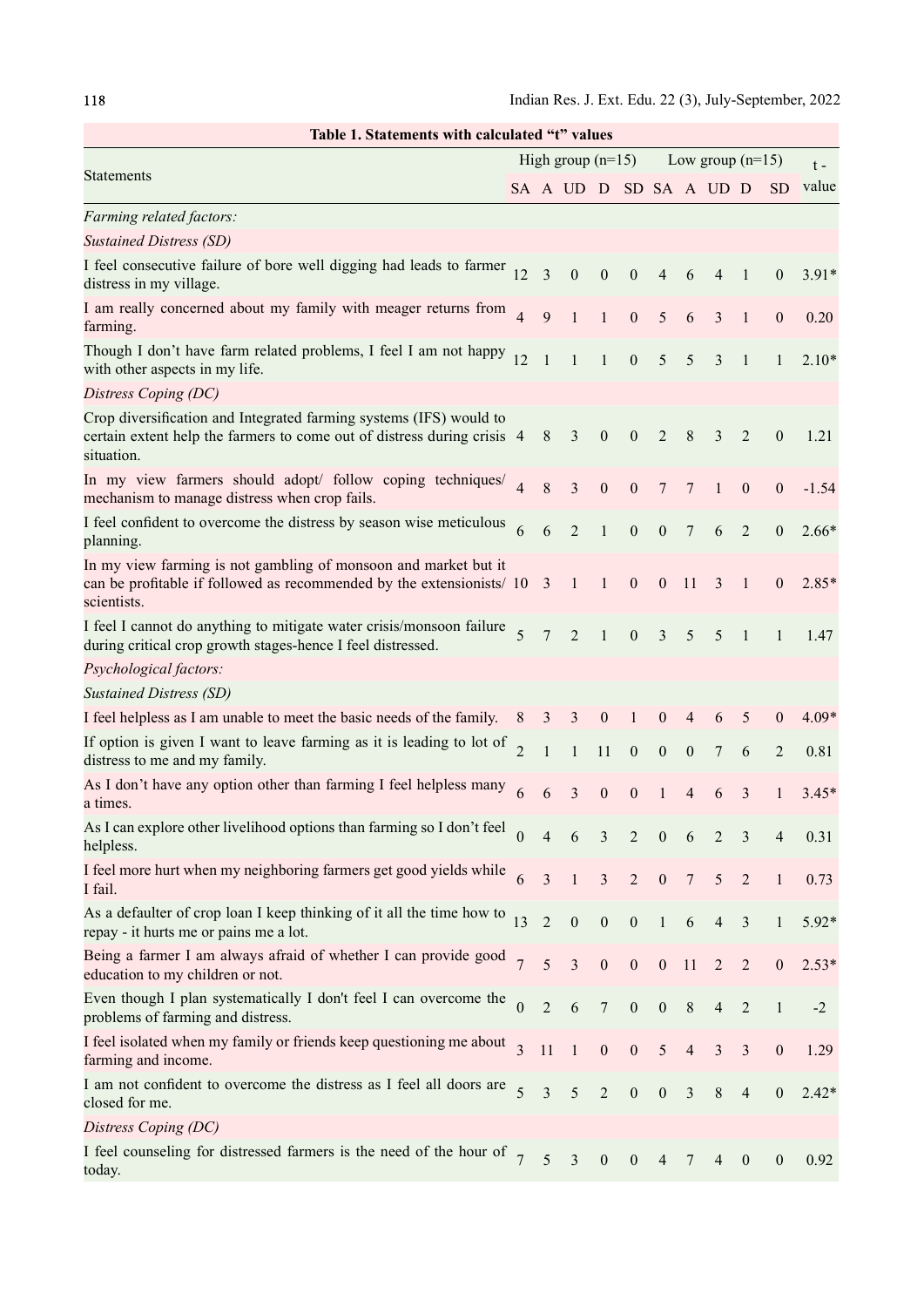| Indian Res. J. Ext. Edu. 22 (3), July-September, 2022                                                                                                                                      |                          |                         |                  |                  |                  |                  |                  |                  |                  |                          | 119              |
|--------------------------------------------------------------------------------------------------------------------------------------------------------------------------------------------|--------------------------|-------------------------|------------------|------------------|------------------|------------------|------------------|------------------|------------------|--------------------------|------------------|
| Even myself being a member of farmers group, I isolate myself and<br>do not like to interact during in times of distress.                                                                  | $\overline{\mathcal{E}}$ | $\overline{7}$          | $\overline{4}$   | $\mathbf{1}$     | $\boldsymbol{0}$ | $\mathbf{1}$     | 6                | 8                | $\boldsymbol{0}$ | $\boldsymbol{0}$         | 1.03             |
| Though people say farming is not profitable, but by planning<br>systematically I feel I can come over the problems.                                                                        | $\mathfrak{Z}$           | $\overline{7}$          | $\overline{4}$   | $\overline{2}$   | $\boldsymbol{0}$ | 12               | $\overline{3}$   | $\boldsymbol{0}$ | $\boldsymbol{0}$ | $\boldsymbol{0}$         | $5.00*$          |
| Sociological factors:                                                                                                                                                                      |                          |                         |                  |                  |                  |                  |                  |                  |                  |                          |                  |
| <b>Sustained Distress (SD)</b>                                                                                                                                                             |                          |                         |                  |                  |                  |                  |                  |                  |                  |                          |                  |
| If a person takes birth as a farmer he must be prepared to become<br>victim of distress.                                                                                                   |                          | $8\,$                   | $\overline{2}$   | $\mathbf{1}$     | $\mathfrak{Z}$   | $\overline{c}$   | 3                | 7                | $\overline{2}$   | $\mathbf{1}$             | $\boldsymbol{0}$ |
| Men being culturally labeled as bread winners I feel I am unable to<br>meet the expectation, hence I feel distressed.                                                                      | $\overline{7}$           | 8                       | $\boldsymbol{0}$ | $\boldsymbol{0}$ | $\boldsymbol{0}$ | $\overline{4}$   | $\overline{4}$   | 7                | $\boldsymbol{0}$ | $\boldsymbol{0}$         | $2.75*$          |
| I feel that most of the suicides that occur in and around my village<br>are finally concluded as farmer's suicides irrespective of the cause.                                              | $\overline{0}$           | $\overline{2}$          | 8                | $\mathbf{1}$     | $\overline{4}$   | $\boldsymbol{0}$ | $\mathbf{1}$     | 7                | $\overline{4}$   | 3                        | $-0.38$          |
| I feel shameful when someone asks me about my debts.                                                                                                                                       | 9                        | 3                       | $\mathbf{1}$     | $\sqrt{2}$       | $\boldsymbol{0}$ | $\sqrt{2}$       | 6                | 6                | $\mathbf{1}$     | $\boldsymbol{0}$         | $1.94*$          |
| I do not want to interact or share with my family members regarding<br>the problems I encounter.                                                                                           | $\mathfrak{D}$           | $\overline{2}$          | 10               | $\mathbf{1}$     | $\boldsymbol{0}$ | $\boldsymbol{0}$ | $\boldsymbol{0}$ | $\overline{2}$   | 7                | 6                        | $4.84*$          |
| In my view suicides is the only option left to the distressed farmer in<br>the present social context.                                                                                     | $\theta$                 |                         | $\boldsymbol{0}$ | $\mathfrak{Z}$   | 11               | $\mathbf{1}$     | $\mathbf{1}$     | $\mathbf{1}$     | $\overline{2}$   | 10                       | $-0.35$          |
| I feel helpless as I am unable to educate my children like others do                                                                                                                       | 8                        | 6                       | $\mathbf{1}$     | $\boldsymbol{0}$ | $\boldsymbol{0}$ | $\mathfrak{Z}$   | $\mathfrak{Z}$   | 6                | $\overline{2}$   | 1                        | $3.42*$          |
| No one has any right to end one's own life, instead feel the<br>responsibility towards family.                                                                                             | 6                        | $\overline{4}$          | 3                | $\overline{2}$   | $\boldsymbol{0}$ | $\overline{4}$   | 9                | $\overline{2}$   | $\mathbf{0}$     | $\boldsymbol{0}$         | 0.64             |
| My inability to meet the financial requirements of family members,<br>(Dowry, marriage expenses of daughter/sister, education of children 8<br>etc) make me feel more distressed & pained. |                          | 6                       | $\mathbf{1}$     | $\boldsymbol{0}$ | $\boldsymbol{0}$ | $\mathbf{1}$     | 10               | $\overline{4}$   | $\boldsymbol{0}$ | $\boldsymbol{0}$         | $3.30*$          |
| I feel it is waste of money in spending a lot of money for family<br>functions etc.                                                                                                        | $\mathbf{1}$             | 9                       | $\overline{4}$   | $\mathbf{1}$     | $\boldsymbol{0}$ | 3                | 6                | 3                | 3                | $\boldsymbol{0}$         | 0.19             |
| I feel more distressed due to continuous pressure of expenditure of<br>daughter marriage, children education and family disputes etc. than 7<br>the farming related issues.                |                          | $8\phantom{.}$          | $\boldsymbol{0}$ | $\boldsymbol{0}$ | $\boldsymbol{0}$ | 3                | 9                | 3                | $\boldsymbol{0}$ | $\boldsymbol{0}$         | $2.30*$          |
| Distress Coping (DC)                                                                                                                                                                       |                          |                         |                  |                  |                  |                  |                  |                  |                  |                          |                  |
| In my view farmer who feeds the nation must feel proud and be $_{11}$<br>strong in facing the challenges in mitigating the distress.                                                       |                          | $\overline{4}$          | $\boldsymbol{0}$ | $\boldsymbol{0}$ | $\mathbf{0}$     | 3                | 10               | $\overline{2}$   | $\boldsymbol{0}$ | $\mathbf{0}$             | $3.35*$          |
| Myself being a member of farmers group, I never felt isolated instead<br>I got counseling from other member farmers in times of distress.                                                  | $\overline{0}$           | $\overline{2}$          | 7 <sup>7</sup>   | $\overline{4}$   | $\overline{2}$   | $\boldsymbol{0}$ | $\boldsymbol{0}$ |                  | $1\quad 10$      | $\overline{4}$           | $3.07*$          |
| In my opinion a regular social interactions, participation in the<br>village cultural activities would be a stress buster for the farmers.                                                 | 11                       | $\overline{4}$          | $\boldsymbol{0}$ | $\boldsymbol{0}$ | $\mathbf{0}$     | $5\overline{)}$  | $\overline{1}$   | $\, 8$           | $\overline{1}$   | $\boldsymbol{0}$         | $3.82*$          |
| Situational:                                                                                                                                                                               |                          |                         |                  |                  |                  |                  |                  |                  |                  |                          |                  |
| <b>Sustained Distress (SD)</b>                                                                                                                                                             |                          |                         |                  |                  |                  |                  |                  |                  |                  |                          |                  |
| I feel many a times farmer take an extreme step due to the harassment $10$<br>of private money lenders.                                                                                    |                          | $\overline{\mathbf{3}}$ | $\overline{2}$   | $\boldsymbol{0}$ | $\boldsymbol{0}$ | $\overline{3}$   | $\overline{7}$   | 5                | $\boldsymbol{0}$ | $\mathbf{0}$             | $2.57*$          |
| I feel pained even if I spend lot of money for inputs of low quality<br>and fail to increase the yields.                                                                                   | $\overline{8}$           | 6                       | $\mathbf{1}$     | $\boldsymbol{0}$ | $\boldsymbol{0}$ | $\sqrt{2}$       | $\overline{4}$   | $\overline{7}$   | $\overline{2}$   | $\boldsymbol{0}$         | $3.78*$          |
| I feel spurious quality of inputs that farmer buys is ultimately<br>resulting in farmer distress.                                                                                          | 5                        | 6                       | $\overline{3}$   | $\,1\,$          | $\boldsymbol{0}$ | $\mathfrak{S}$   | 6                | $\mathbf 1$      | $\mathfrak{Z}$   | $\boldsymbol{0}$         | 0.37             |
| Rather than farming related problems, my family related problems<br>make me feel more distressed.                                                                                          | $\overline{\mathbf{5}}$  | 9                       | $\mathbf{0}$     | $\mathbf{1}$     | $\boldsymbol{0}$ | $\mathfrak{Z}$   | $\sqrt{6}$       | $\overline{3}$   | $\overline{3}$   | $\boldsymbol{0}$         | 1.36             |
| Even if I have alternate farm plans for drought/natural calamity, I<br>think they do not work for me.                                                                                      | $\overline{0}$           | $\boldsymbol{0}$        | $\overline{3}$   | $\mathfrak{S}$   | $7\phantom{.0}$  | $\boldsymbol{0}$ | $\mathbf{1}$     | $\mathfrak{Z}$   | $\overline{7}$   | $\overline{\mathcal{A}}$ | 1.10             |
| Climate change problems make me feel that god is also not in my<br>favour.                                                                                                                 | $\overline{7}$           | $\overline{7}$          | $\overline{1}$   | $\boldsymbol{0}$ | $\boldsymbol{0}$ | $\mathfrak{Z}$   | $\, 8$           | $\overline{2}$   | $\overline{2}$   | $\mathbf{0}$             | $2.14*$          |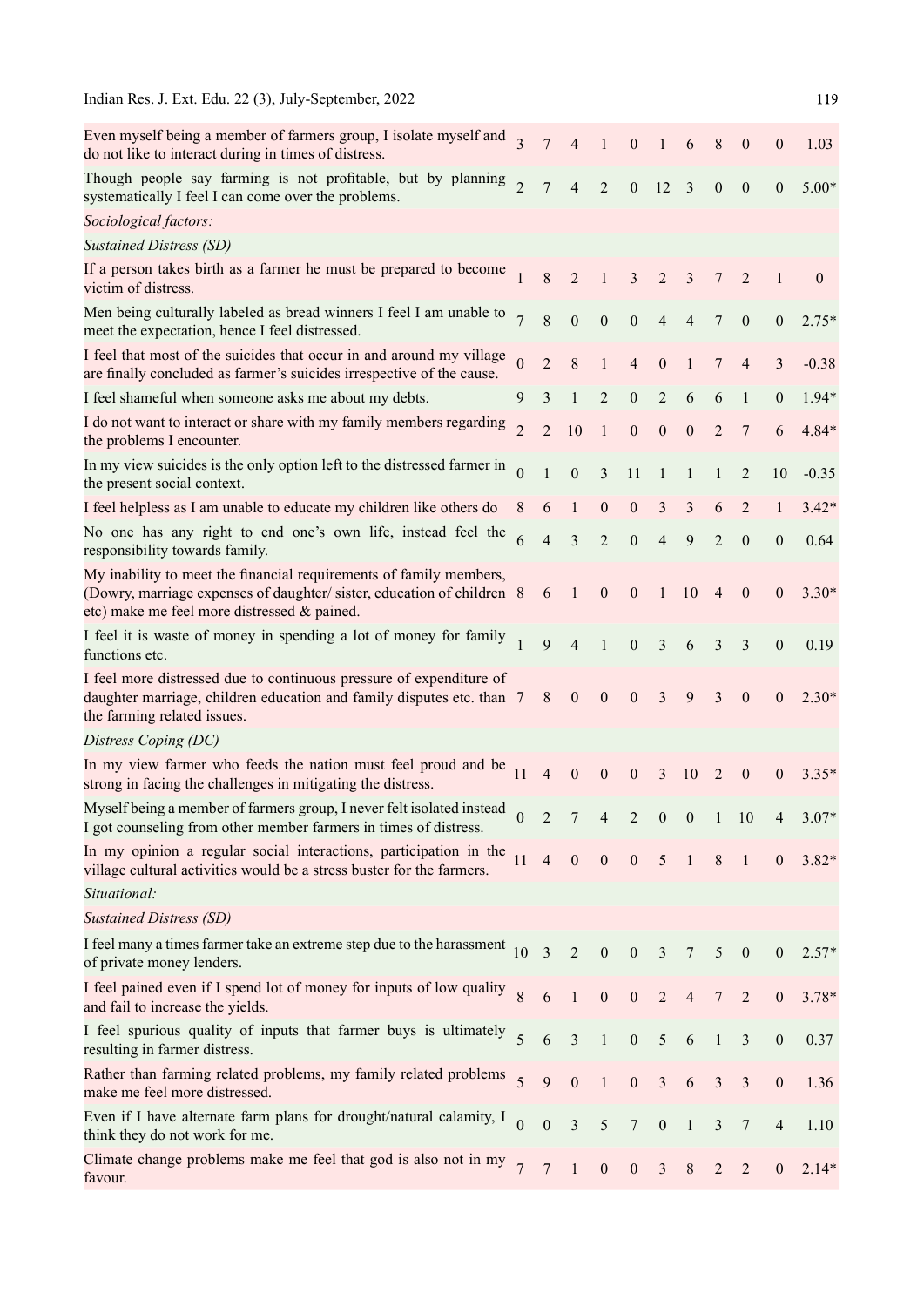| I feel that exploitation of poor farmers by private dealers/middlemen<br>in the market is leading to farmers distress.                                                          | $\overline{4}$          | 11               | $\boldsymbol{0}$ | $\boldsymbol{0}$ | $\boldsymbol{0}$ | $\mathbf{1}$     | 6              | 6                | 2                | $\mathbf{0}$     | $3.90*$ |
|---------------------------------------------------------------------------------------------------------------------------------------------------------------------------------|-------------------------|------------------|------------------|------------------|------------------|------------------|----------------|------------------|------------------|------------------|---------|
| In my view small holdings being less profitable, farmer's distress is<br>more among small and marginal farmers.                                                                 | $\overline{Q}$          | 6                | $\boldsymbol{0}$ | $\boldsymbol{0}$ | $\mathbf{0}$     | $5\overline{)}$  | 8 <sup>8</sup> | $\mathbf{1}$     | $\mathbf{1}$     | $\mathbf{0}$     | $1.95*$ |
| Distress Coping (DC)                                                                                                                                                            |                         |                  |                  |                  |                  |                  |                |                  |                  |                  |         |
| I don't think that farming in small holdings is less profitable resulting<br>in farmer's distress.                                                                              | $\overline{0}$          | $\boldsymbol{0}$ | $\bigoplus$      | $\overline{4}$   | 10               | $\boldsymbol{0}$ | $\mathfrak{Z}$ | 5                | $\mathbf{1}$     | 6                | $2.76*$ |
| Natural calamities and climate related problems are not in our hands.<br>So It is better to have always an alternate plan to mitigate the effect.                               | 6                       | $\,8\,$          | $\mathbf{1}$     | $\boldsymbol{0}$ | $\boldsymbol{0}$ | $\sqrt{5}$       | $\, 8$         | $\mathbf{1}$     | $\mathbf{1}$     | $\boldsymbol{0}$ | 0.76    |
| I don't feel department or research personnel have apathetic attitude<br>in addressing farmer's distress.                                                                       | $\theta$                | $\overline{2}$   | $\overline{2}$   | $\overline{2}$   | 9                | $\boldsymbol{0}$ | 2              | $\overline{7}$   | $\overline{4}$   | $\overline{2}$   | $2.16*$ |
| Government related                                                                                                                                                              |                         |                  |                  |                  |                  |                  |                |                  |                  |                  |         |
| <b>Sustained Distress (SD)</b>                                                                                                                                                  |                         |                  |                  |                  |                  |                  |                |                  |                  |                  |         |
| In my view I feel procedures of getting the benefits of various<br>schemes are more complex and inaccessible resulting in helplessness 7<br>of farmers.                         |                         | 8                | $\mathbf{0}$     | $\mathbf{0}$     | $\mathbf{0}$     |                  | 4 10           | $\overline{1}$   | $\boldsymbol{0}$ | $\mathbf{0}$     | 1.52    |
| In my view less Minimum Support price (MSP) forcing farmers land<br>in distress most of the times.                                                                              | 6                       | $\overline{7}$   | $\mathbf{0}$     | $\overline{2}$   | $\boldsymbol{0}$ | $\overline{7}$   | 5              | $\overline{2}$   | $\mathbf{1}$     | $\boldsymbol{0}$ | $2.33*$ |
| In my view the policies or programmes / schemes meant for farmers<br>are target oriented rather than addressing the distress.                                                   | $\overline{4}$          | 9                | $\overline{2}$   | $\boldsymbol{0}$ | $\boldsymbol{0}$ | $\,8\,$          | 5              | $\mathbf{1}$     | $\boldsymbol{0}$ | $\boldsymbol{0}$ | $-1.50$ |
| I feel low market price is the prime cause of farmers distress.                                                                                                                 | 8                       | 6                | $\boldsymbol{0}$ | $\mathbf{1}$     | $\boldsymbol{0}$ | $\mathfrak{Z}$   | 11             | $\mathbf{1}$     | $\boldsymbol{0}$ | $\boldsymbol{0}$ | 1.12    |
| I feel lack of awareness and knowledge to utilize the benefits of<br>Government policies and schemes is leading to farmer distress.                                             | $\overline{4}$          | 10               | $\boldsymbol{0}$ | $\mathbf{1}$     | $\boldsymbol{0}$ | $\boldsymbol{0}$ | $\,8\,$        | $\overline{4}$   | 3                | $\boldsymbol{0}$ | $3.07*$ |
| I don't feel that any extension reform can be an appropriate option to<br>reduce the farmer's distress.                                                                         | $\overline{0}$          | $\overline{2}$   | $\overline{3}$   | $\overline{2}$   | $\,8\,$          | $\mathbf{1}$     | $\overline{2}$ | 5                | $\overline{2}$   | 5                | 1.20    |
| Distress Coping (DC)                                                                                                                                                            |                         |                  |                  |                  |                  |                  |                |                  |                  |                  |         |
| In my view the policies or programmes / schemes are meant to<br>mitigate the farmer distress.                                                                                   | $\overline{Q}$          | 5                | $\overline{0}$   | $\mathbf{1}$     | $\mathbf{0}$     | $\overline{4}$   | 8              | $\overline{2}$   | $\mathbf{1}$     | $\mathbf{0}$     | 1.53    |
| Growing crops as per market demand would solve the problem of<br>farmer's distress.                                                                                             | $\overline{7}$          | $\overline{7}$   | $\mathbf{0}$     | $\mathbf{1}$     | $\boldsymbol{0}$ | $\,8\,$          | 6              | $\mathbf{1}$     | $\boldsymbol{0}$ | $\boldsymbol{0}$ | $-0.50$ |
| What really worries me is that the benefits of govt. schemes are<br>unduly delayed and are untimely.                                                                            | $\overline{\mathbf{A}}$ | $7\phantom{.0}$  | $\mathbf{1}$     | $\overline{3}$   | $\mathbf{0}$     | $\mathbf{1}$     | 10             | $\mathbf{0}$     | $\overline{4}$   | $\mathbf{0}$     | 0.75    |
| Men being culturally labeled as bread winners I feel there are many<br>opportunities/livelihoods to meet that expectation, hence I don't feel 6<br>distressed.                  |                         | 8                | $\mathbf{0}$     | $\mathbf{1}$     | $\boldsymbol{0}$ | $\overline{4}$   | 9              | $\overline{2}$   | $\mathbf{0}$     | $\overline{0}$   | 0.54    |
| I feel everyone must plan the family expenditure as per the income<br>which would alleviate the pain of distress to certain extent.                                             | $\overline{7}$          | $8\,$            | $\boldsymbol{0}$ | $\boldsymbol{0}$ | $\boldsymbol{0}$ | $\overline{4}$   | 10             | -1               | $\mathbf{0}$     | $\boldsymbol{0}$ | 1.52    |
| I feel lack of market intelligence is the cause for farmer distress.                                                                                                            | 4                       | 6                | 5                | $\boldsymbol{0}$ | $\boldsymbol{0}$ | $\overline{4}$   | $\overline{4}$ | 5                | $\overline{2}$   | $\boldsymbol{0}$ | 0.81    |
| I feel market led farming as an appropriate option to reduce the<br>farmer's distress.                                                                                          | $\overline{9}$          | 5                | $\mathbf{1}$     | $\boldsymbol{0}$ | $\boldsymbol{0}$ | 5                | $\,8\,$        | $\boldsymbol{0}$ | $\overline{2}$   | $\boldsymbol{0}$ | 1.67    |
| In my view crop insurance in no way provides ray of hope to<br>distressed farmer, as distress is a psychological problem.                                                       | 8                       | 3                | 3                | $\mathbf{1}$     | $\boldsymbol{0}$ | $\mathfrak{Z}$   | $\,8\,$        | $\mathbf{1}$     | 3                | $\boldsymbol{0}$ | 1.30    |
| I feel I can manage risk involved in farming by consulting/<br>development officers scientists.                                                                                 | 6                       | 9                | $\boldsymbol{0}$ | $\boldsymbol{0}$ | $\boldsymbol{0}$ | $\sqrt{5}$       | $\overline{7}$ | $\mathfrak{Z}$   | $\boldsymbol{0}$ | $\boldsymbol{0}$ | 1.22    |
| I feel that farmer should follow extensionist/Scientist advice to avoid<br>exploitation of poor farmers by private dealers/ middlemen in the 10<br>market and in turn distress. |                         | 5                | $\mathbf{0}$     | $\boldsymbol{0}$ | $\boldsymbol{0}$ | $\mathbf{1}$     | 7              | 5                | $\overline{1}$   |                  | $4.50*$ |
|                                                                                                                                                                                 |                         |                  |                  |                  |                  |                  |                |                  |                  |                  |         |

\*Statements selected for final attitude scale. \*\*Negative statements, SA = Strongly Agree, A= Agree, UD = Undecided,  $D=$  Disagree SD = strongly disagree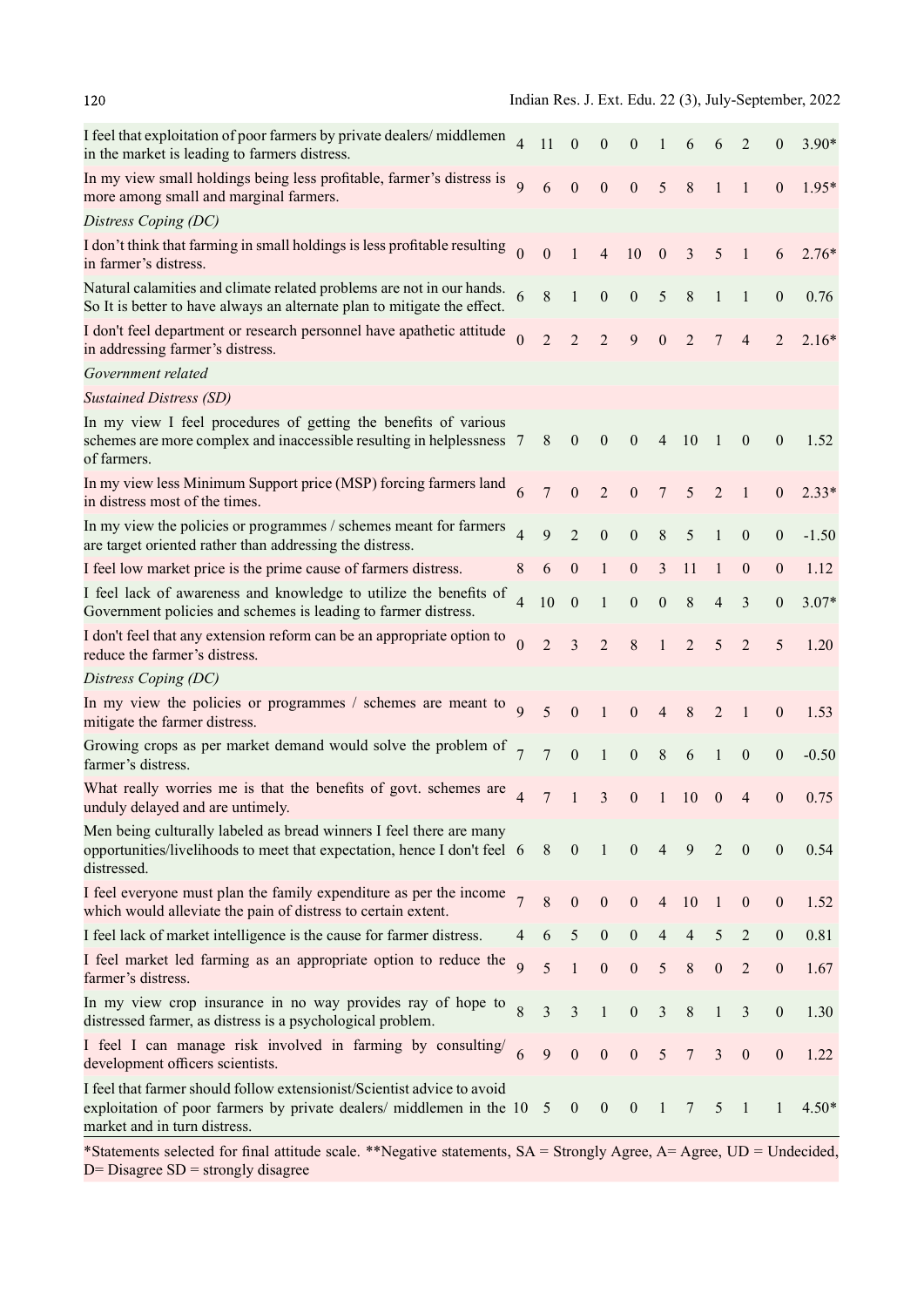with 3, disagree with 4 and strongly disagree with 5.

| <b>Statements</b>                                                                                                                                                                     | t-value |
|---------------------------------------------------------------------------------------------------------------------------------------------------------------------------------------|---------|
| Farming related factors: Sustained Distress (SD)                                                                                                                                      |         |
| I feel consecutive failure of bore well digging had leads to farmer distress in my village.                                                                                           | 3.91    |
| Though I don't have farm related problems, I feel I am not happy with other aspects in my life.                                                                                       | 2.10    |
| Distress Coping (DC)                                                                                                                                                                  |         |
| I feel confident to overcome the distress by season wise meticulous planning.                                                                                                         | 2.66    |
| In my view farming is not gambling of monsoon and market but it can be profitable if followed as recommended<br>by the extensionists/scientists.                                      | 2.85    |
| Psychological factors: Sustained Distress (SD)                                                                                                                                        |         |
| I feel helpless as I am unable to meet the basic needs of the family.                                                                                                                 | 4.09    |
| As I don't have any option other than farming I feel helpless many a times.                                                                                                           | 3.45    |
| As a defaulter of crop loan I keep thinking of it all the time how to repay - it hurts me or pains me a lot.                                                                          | 5.92    |
| Being a farmer I am always afraid of whether I can provide good education to my children or not.                                                                                      | 2.53    |
| I am not confident to overcome the distress as I feel all doors are closed for me.                                                                                                    | 2.42    |
| Distress Coping (DC)                                                                                                                                                                  |         |
| Though people say farming is not profitable, but by planning systematically I feel I can come over the problems.<br>Sociological factors: Sustained Distress (SD)                     | 5.00    |
| Men being culturally labeled as bread winners I feel I am unable to meet the expectation, hence I feel distressed                                                                     | 2.75    |
| I feel shameful when someone asks me about my debts.                                                                                                                                  | 1.94    |
| *I do not want to interact or share with my family members regarding the problems I encounter.                                                                                        | 4.84    |
| I feel helpless as I am unable to educate my children like others do                                                                                                                  | 3.42    |
| My inability to meet the financial requirements of family members, (Dowry, marriage expenses of daughter/sister,<br>education of children etc) make me feel more distressed & pained. | 3.30    |
| I feel more distressed due to continuous pressure of expenditure of daughter marriage, children education and<br>family disputes etc. than the farming related issues.                | 2.30    |
| Distress Coping (DC)                                                                                                                                                                  |         |
| In my view farmer who feeds the nation must feel proud and be strong in facing the challenges in mitigating the<br>distress.                                                          | 3.35    |
| *Myself being a member of farmers group, I never felt isolated instead I got counseling from other member farmers<br>in times of distress.                                            | 3.07    |
| In my opinion a regular social interactions, participation in the village cultural activities would be a stress buster<br>for the farmers.                                            | 3.82    |
| Situational factors: Sustained Distress (SD)                                                                                                                                          |         |
| I feel many a times farmer take an extreme step due to the harassment of private money lenders.                                                                                       | 2.57    |
| I feel pained even if I spend lot of money for inputs of low quality and fail to increase the yields.                                                                                 | 3.78    |
| Climate change problems make me feel that god is also not in my favour.                                                                                                               | 2.14    |
| I feel that exploitation of poor farmers by private dealers/ middlemen in the market is leading to farmers distress.                                                                  | 3.90    |
| In my view small holdings being less profitable, farmer's distress is more among small and marginal farmers.                                                                          | 1.95    |
| Distress Coping (DC)                                                                                                                                                                  |         |
| *I don't think that farming in small holdings is less profitable resulting in farmer's distress.                                                                                      | 2.76    |
| *I don't feel department or research personnel have apathetic attitude in addressing farmer's distress.                                                                               | 2.16    |
| Government related: Sustained Distress (SD)                                                                                                                                           |         |
| In my view less Minimum Support price (MSP) forcing farmers land in distress most of the times.                                                                                       | 2.33    |
| I feel lack of awareness and knowledge to utilize the benefits of Government policies and schemes is leading to<br>farmer distress.                                                   | 3.07    |
| I feel that farmer should follow extensionist/Scientist advice to avoid exploitation of poor farmers by private                                                                       | 4.50    |
| dealers/ middlemen in the market and in turn distress.<br>*Negative statements, coding procedure for these statements was, strongly agree response with 1, agree with 2, undecided    |         |

Table 2. Final selected Attitude statements